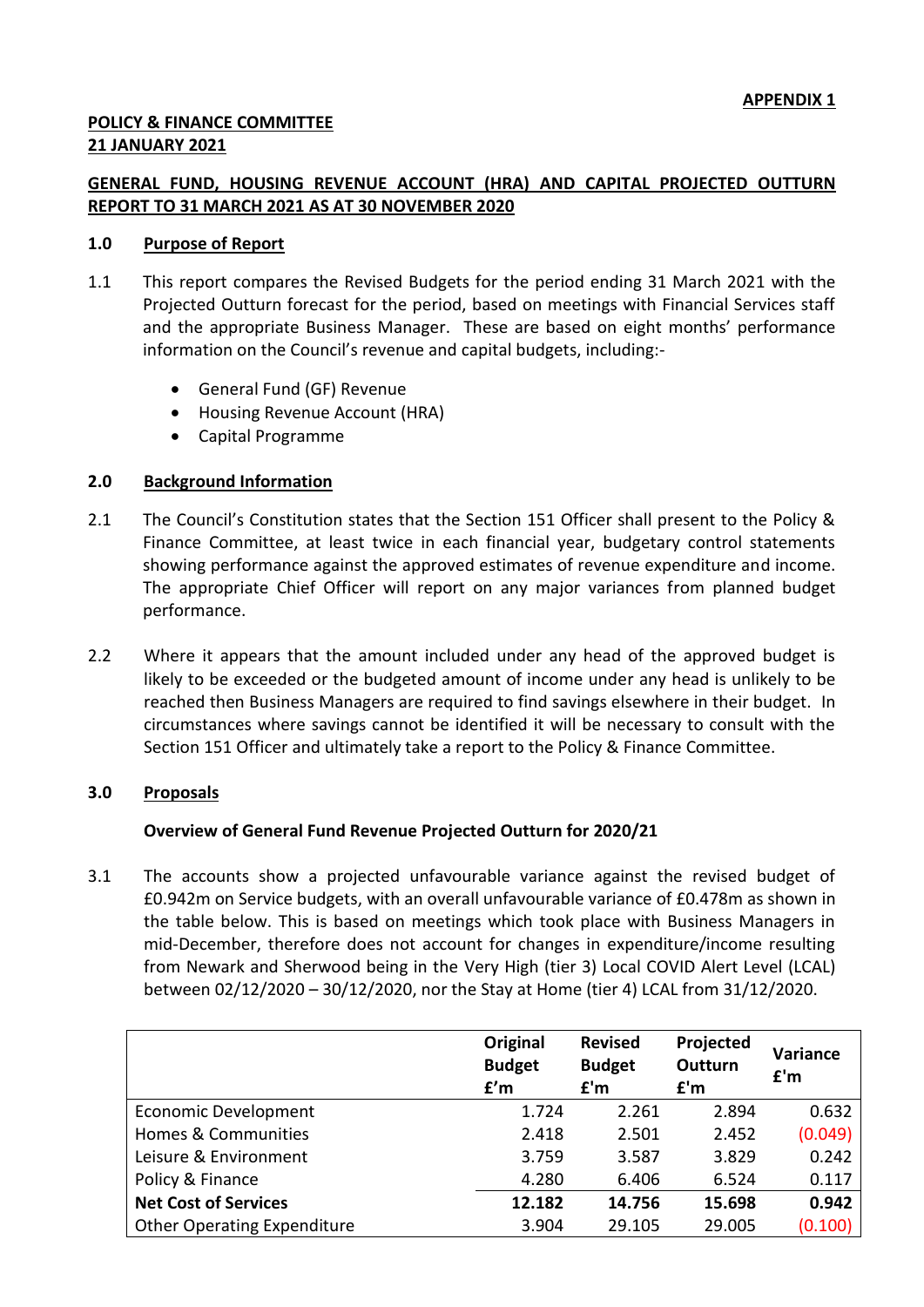| Finance & Investment Income/Expenditure | (0.009)  | (0.264)  | (0.144)  | 0.120   |
|-----------------------------------------|----------|----------|----------|---------|
| Taxation & Non-Specific Grant Income    | (19.714) | (46.469) | (47.160) | (0.691) |
| <b>Net Cost of Council Expenditure</b>  | (3.638)  | (2.872)  | (2.601)  | 0.271   |
| Transfer to/(from) Usable Reserves      | 3.082    | 2.316    | 2.523    | 0.207   |
| Transfer to/(from) Unusable Reserves    | 0.556    | 0.556    | 0.556    | 0.000   |
| Transfer to/(from) General Reserves     | 0.000    | 0.000    | (0.478)  | (0.478) |

- 3.2 As can be seen from the table above there are variances projected in service areas and other budgets. Looking at the underlying trends, the detailed variances by Committee can be further summarised and these are shown at **Appendix A**.
- 3.3 Service Budgets managed by the Business Managers is currently predicting an unfavourable variance of £0.942m and represents 6.4% of the total service budgets.
- 3.4 The main reason for a projected unfavourable variance of £0.942m against service budgets is because the council predicts to receive £1.719m less income from sales, fees and charges (SFC) than budgeted for. The council estimates that it will be able to claim between £0.400m and £0.500m from the government in compensation for lost SFC income. This would reduce the projected overall unfavourable variance of £0.478m to between £0.078m and a favourable variance of £0.022m.

| Projected overall variance (after compensation)                | £0.078m - £ $(0.022)$ m     |
|----------------------------------------------------------------|-----------------------------|
| Estimated compensation for lost sales, fees and charges income | $f(0.400)$ m - $f(0.500)$ m |
| Projected overall unfavourable variance (before compensation)  | £0.478m                     |

- 3.5 As the premise of the Income Support Scheme is based on net losses to the Council, this means that the Council must seek to reduce spend where appropriate in order to mitigate losses. Three claims must be made, each based on four-month tranches. £0.384m was claimed for in total as part of the first two tranches, based on £0.647m of total lost income being declared. The £0.183m claimed for as part of tranche 1 (April 2020 – July 2020) was received in December 2020. There will be a reconciliation process at year-end as part of the final tranche 3 claim.
- 3.6 The Nottinghamshire Business Rates Pool may also return some funding to the council for 2020/21, though it cannot currently be quantified how much this may be, as it is based on the non-domestic rates (NDR, or 'business rates') income received by all authorities within the pool. Officers across Nottinghamshire are working to review the position, albeit this will be difficult to predict as the landscape for businesses is currently so volatile. Nottinghamshire S151 officers keep this under review during the year to assess the latest information collated across the County. This will then be fed into future forecast outturn reports.
- 3.7 Non-Service expenditure is expected to have a favourable variance against the revised budget of £0.671m. The £0.120m unfavourable variance against Finance & Investment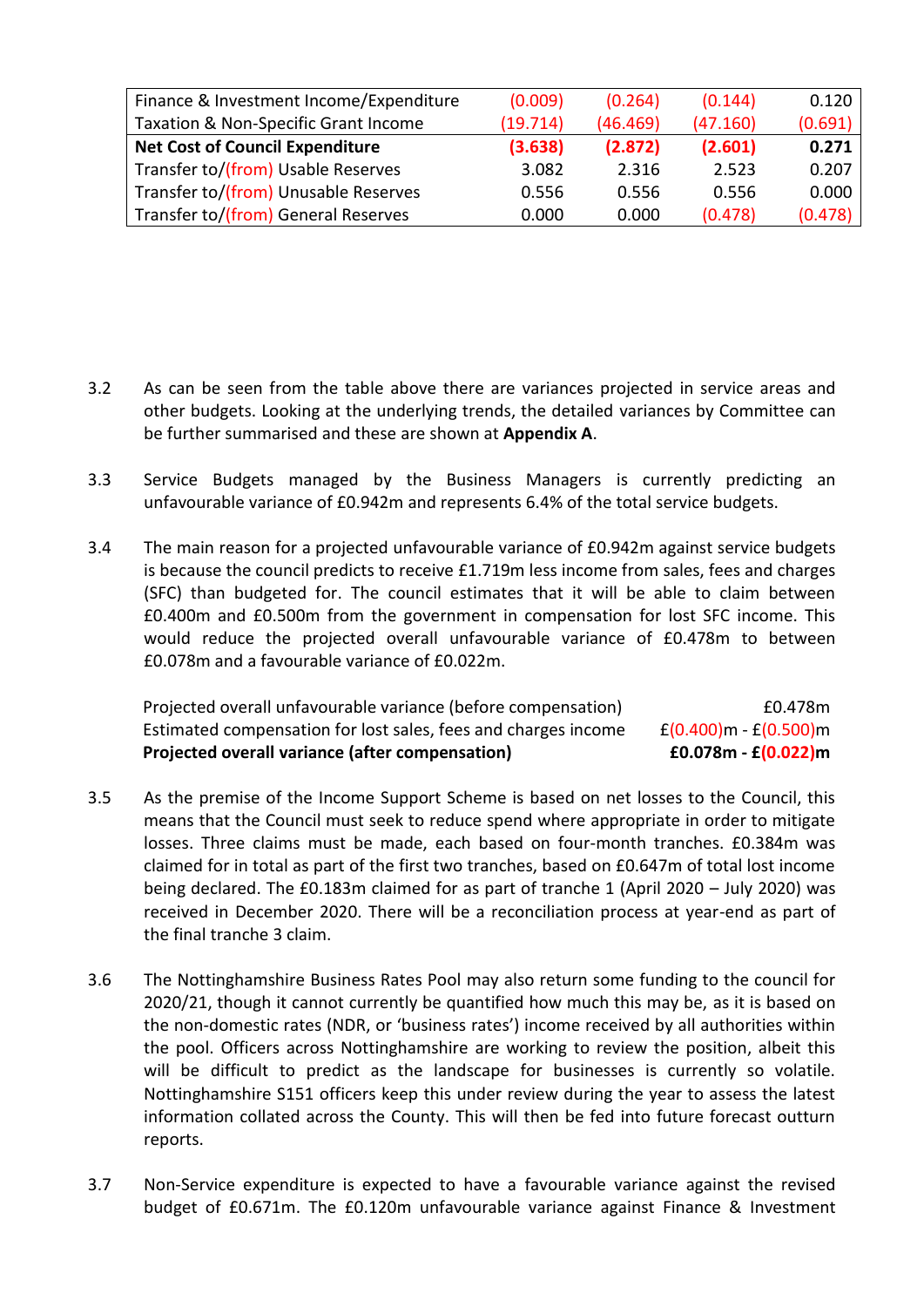Income/Expenditure primarily relates to the reduction in forecast investment interest income being more than the reduction in forecast interest spend.

3.8 The £0.791m variance across the Other Operating Expenditure and Taxation & Non-Specific Grant Income lines relates to the following additional grant income that the council has received that was not budgeted for and/or is not expected to be fully spent:

| Grant                                                                            | f'm   |
|----------------------------------------------------------------------------------|-------|
| COVID-19: emergency funding for local government tranche 4 allocation            | 0.338 |
| Administration of the Small Business Grant Fund; Retail, Hospitality and Leisure | 0.247 |
| Grant Fund; and Local Authority Discretionary Grant Fund (£0.170m + £0.077m)     |       |
| Allocation of Additional Restrictions Grant towards Business Support             | 0.100 |
| Local Authority Compliance and Enforcement Grant                                 | 0.056 |
| Administration of the COVID-19 Test and Trace Support Payments                   | 0.026 |
| Administration of the Council Tax Hardship Fund                                  | 0.023 |
|                                                                                  | 0.791 |

- 3.9 In the report to this Committee on 26/11/2020, the overall unfavourable variance of £1.094m assumed that the tranche 4 COVID allocation of £0.338m from Ministry of Housing, Communities and Local Government (MHCLG) would be transferred to reserves, and that the £0.170m funding to administer the Small Business Grant Fund and Retail, Hospitality and Leisure Grant Fund would be used on the costs of administering these grants. It is now proposed that, in addition to the £0.170m, to use the £0.338m tranche 4 allocation and £0.077m funding received to administer the Local Authority Discretionary Grant Fund to mitigate the overall unfavourable variance on the General Fund in 2020/21. It is anticipated that the use of these grants (£0.585m), together with the Income Support Scheme funding, will result in the GF being balanced at year-end.
- 3.10 The variance in relation to the remaining grants (£0.207m) is currently forecasted to be transferred to reserves, as per the 'Variance' on the 'Transfer to/(from) Usable Reserves' line. The £0.100m allocation of the Additional Restrictions Grant towards business support relates to a business resilience initiative proposed by the Business Manager – Economic Growth, and is being transferred to reserves in order to be spent during 2021/22. Where the remaining funds are needed throughout the year for additional spend, they will be allocated and a reduced amount forecasted to be transferred to reserves.
- 3.11 The council is also aware that it will receive further funding, such as for COVID compliance and contact tracing from Nottinghamshire County Council, based on defrayed expenditure. The allocation of this is £0.248m and Finance officers are currently working with other BM's in order to allocate this funding.
- 3.12 It should be noted that the projected outturn variances are still somewhat indicative, and that these will become more accurate in subsequent months, as officers continue to refine budgets and forecasts in light of the latest information available.
- 3.13 The council has received £1.821m grant funding from MHCLG for additional COVID-19 related cost pressures over four tranches. Additional costs the Council has incurred due to COVID have been borne centrally rather than by individual services for transparency/clarity, and so as to not overstate 2020/21 spend on mainstream services.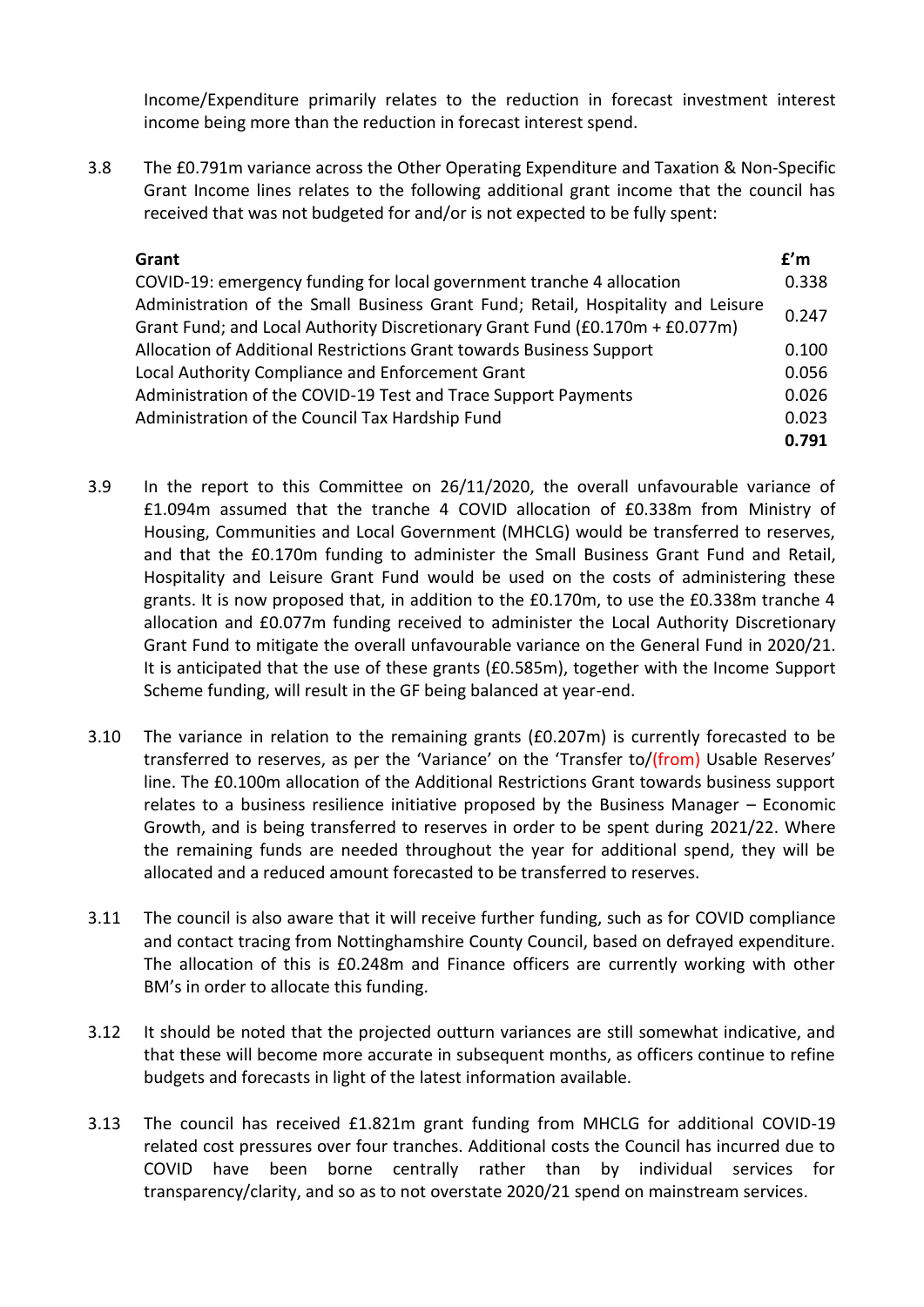3.14 Each year, the government announces which reliefs that business rate payers will be eligible for, and how much grant it will compensate councils with for income councils can no longer directly receive from businesses (because of the aforementioned business rate reliefs). Prior to 2020/21, the council has typically received around £2m annually in compensation grant. In 2020/21, because of the Expanded Retail Discount, the council will receive more than £18m in compensation grant. Though the grant relates to the Collection Fund, accounting regulations require it to be paid into the General Fund. There will therefore be a large deficit in the council's Collection Fund at year-end, and, conversely, a large surplus in its General Fund which will need to be transferred to reserves to pay for the Collection Fund deficit. MHCLG are developing guidance for local authorities on the appropriate accounting arrangements.

# **Overview of Projected Housing Revenue Account (HRA) Outturn for 2020/21**

3.15 With reference to the 'Variance' column in the table below, the HRA accounts show a projected favourable variance against the revised budget of £2.042m as follows:

|                                          | Original<br><b>Budget</b><br>f'm | <b>Revised</b><br><b>Budget</b><br>f'm | Projected<br>Outturn<br>f'm | Variance<br>f'm |
|------------------------------------------|----------------------------------|----------------------------------------|-----------------------------|-----------------|
| Expenditure                              | 17.508                           | 17.354                                 | 15.683                      | (1.670)         |
| Income                                   | (24.255)                         | (24.100)                               | (24.467)                    | (0.367)         |
| <b>Net Cost of HRA Services</b>          | (6.746)                          | (6.746)                                | (8.796)                     | (2.037)         |
| <b>Other Operating Expenditure</b>       | 0.489                            | 0.033                                  | 0.033                       | 0.000           |
| Finance & Investment Income/Expenditure  | 3.789                            | 3.789                                  | 3.783                       | (0.006)         |
| Taxation & Non Specific Grant Income     | (0.520)                          | (0.520)                                | (0.520)                     | 0.000           |
| (Surplus)/Deficit on HRA Services        | (2.989)                          | (3.445)                                | (5.487)                     | (2.042)         |
| <b>Movements in Reserves</b>             |                                  |                                        |                             |                 |
| Transfer to/(from) Usable Reserves       | 1.628                            | 1.628                                  | 2.233                       | 0.605           |
| Transfer to/(from) Unusable Reserves     | (6.581)                          | (6.581)                                | (6.546)                     | 0.035           |
| <b>Transfer to Major Repairs Reserve</b> | 7.942                            | 8.398                                  | 9.801                       | 1.402           |
| <b>Total</b>                             | 0.000                            | 0.000                                  | 0.000                       | 0.000           |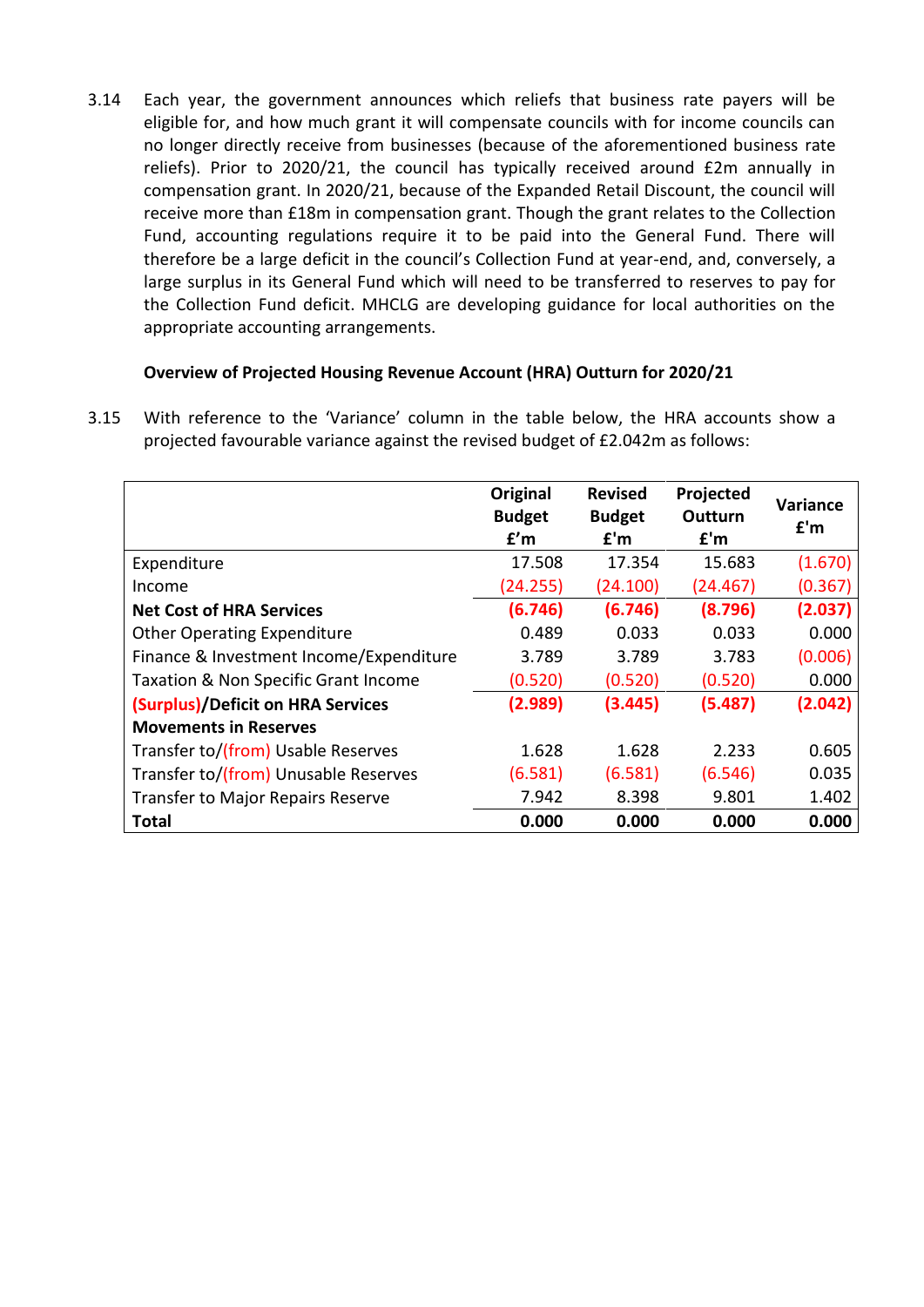- 3.16 This is the first full financial year in which the budget integrates all expenditure and income that Newark and Sherwood Homes Ltd used to formally manage on the council's behalf.
- 3.17 Since February 2020, officers have been working with budget holders in the Housing, Health and Wellbeing directorate to assess the resources required to manage the council's social housing stock.
- 3.18 A report by Savills in 2018/19 identified the potential for the council to realise £0.950m in savings from reintegrating social housing management services back in-house. Officers have currently identified £1.053m in savings through the deletion of vacant posts and surplus resources within services. £0.362m of this has been reinvested, largely in new posts such as the Director of Housing, Health and Wellbeing's post and the Business Manager posts to be appointed to.
- 3.19 An annual £0.691m is therefore available from savings generated by the reintegration that can be reinvested into the council's social housing management services. It is currently assumed that another £0.051m will be used during the remainder of this financial year.
- 3.20 Due to the current pandemic, the plans identified within the report tabled at the Policy & Finance Committee during April 2020 have not yet been realised and hence the £0.691m above remains unallocated. Proposals to reinvest the efficiencies will be put forward to the Homes and Communities Committee for consideration and approval. These proposals will be a mixture between reoccurring investment and one-off initiatives. Once agreed these will be built into the base HRA financial Business Plan.
- 3.21 The projected outturn for the year is a net transfer to reserves of £2.042m. The prudent level of reserve set on the HRA working balance is still £2m which would remain constant. As proposed in the table above, the favourable variance identified from the efficiencies generated as a result of reintegrating the housing service would be allocated into a strategic revenue reserve (£0.640m), with the balance of the surplus (£1.402m) then to be transferred into the Major Repairs Reserve to finance future capital expenditure.
- 3.22 The main reasons for the projected favourable outturn variance of £2.042m are:

| Services: a significant number of posts temporarily vacant          |  |  |         | (0.725) |
|---------------------------------------------------------------------|--|--|---------|---------|
| Efficiencies: net efficiencies generated from bringing              |  |  | housing | (0.640) |
| management services back into the council                           |  |  |         |         |
| Anticipated additional rental income                                |  |  |         | (0.441) |
| Favourable variances on utilities, postage, telephones and training |  |  |         | (0.202) |
| Other variances                                                     |  |  |         | (0.034) |
| <b>Total</b>                                                        |  |  |         | (2.042) |
|                                                                     |  |  |         |         |

# **Overview of Projected Capital Outturn 2020/21**

3.23 The table below summarises the position for the Capital Programme to the end of November 2020 and is split between General Fund and Housing Revenue Account.

|  | <b>Revised</b><br>Approved<br><b>Budget</b><br>f'm | <b>Revised budget</b><br>updated for<br>Approval<br>£'m | <b>Actual Spend to</b><br>November 2020<br>f'm | <b>Forecast</b><br>Outturn<br>f'm |
|--|----------------------------------------------------|---------------------------------------------------------|------------------------------------------------|-----------------------------------|
|--|----------------------------------------------------|---------------------------------------------------------|------------------------------------------------|-----------------------------------|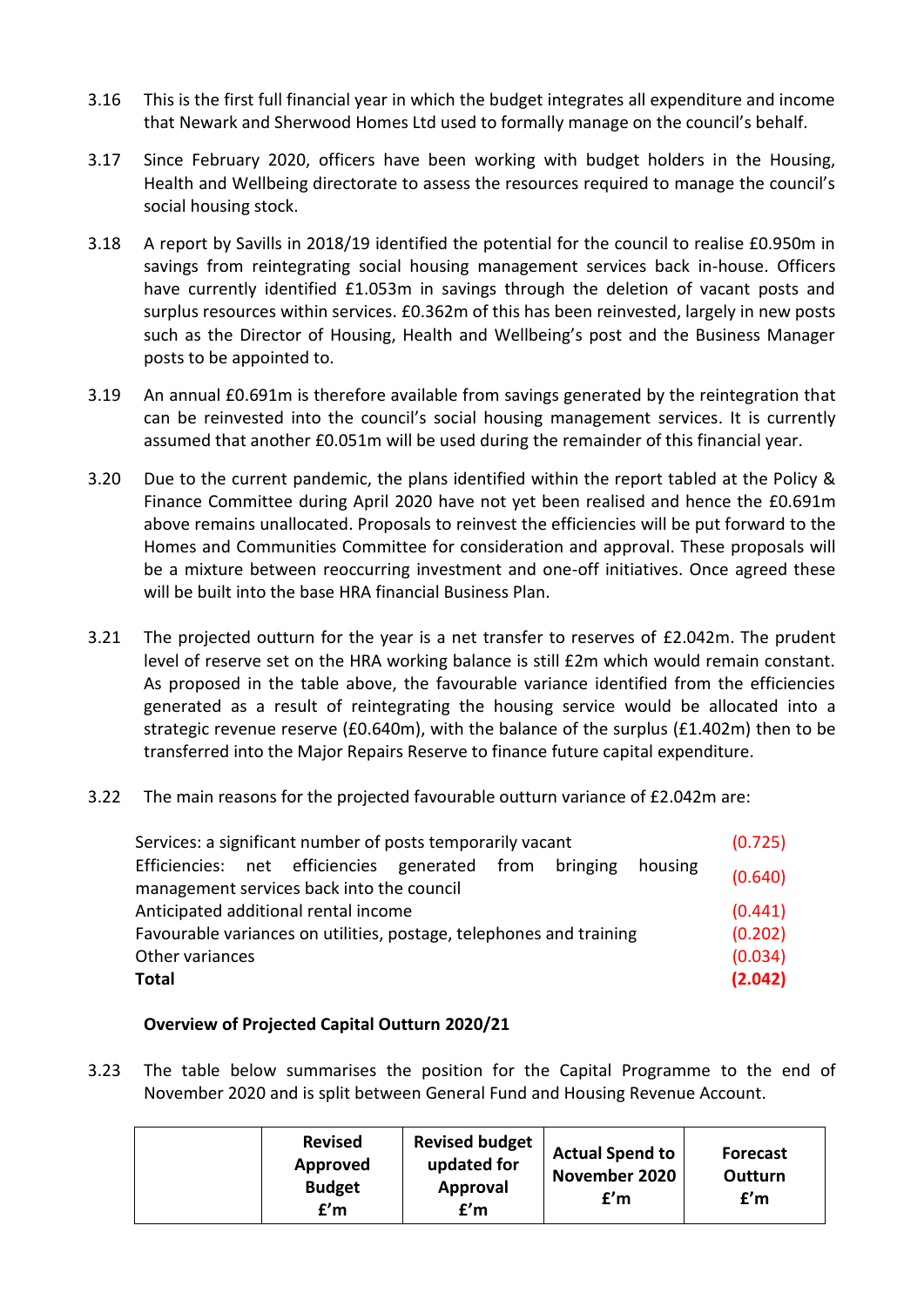| General Fund | 33.816 | 14.382 | 2.962  | 14.382 |
|--------------|--------|--------|--------|--------|
| HRA          | 24.429 | 21.524 | 7.823  | 21.039 |
| <b>Total</b> | 58.245 | 35.906 | 10.785 | 35.421 |

- 3.24 Actual spend to date has been significantly lower than previous years as a proportion of the budget, mainly due to COVID-19 and the subsequent lockdown period. However, much of the spend has started to catch up. As per below a large amount of budget is being profiled to next financial year, though this isn't only due to delays caused by COVID. The HRA investment programme is expecting a favourable variance of -£0.485m at this point in time.
- 3.25 As projects are developed and spending commitments are made, budget requirements can change. It is a requirement that Policy & Finance Committee approve all variations to the Capital Programme. Following the meeting of 26 November 2020, the total approved budget was £58.245m. The additions and amendments that now require approval are detailed in **Appendix C** and summarised as follows:

| Additions/Reductions | £0.137m     |
|----------------------|-------------|
| Reprofiles           | -f22.477m   |
| <b>Total</b>         | $-E22.340m$ |

3.26 If these variations are approved, then the revised budget will be reduced to £35.906m. A more detailed breakdown at scheme level, including some comments on projects progress, can be found at **Appendices D** (General Fund) **and E** (HRA).

# **Capital Programme Resources**

- 3.27 The Capital resources available to the Council are not static. Capital receipts are generated throughout the year, additional grants and contributions are paid to the Council, and borrowing may be increased to fund some projects.
- 3.28 In summary, the revised budget of £35.906m will be financed as follows, with every attempt to minimise the impact on the Council's revenue budget:

|                                            | <b>General Fund</b><br>f'm | <b>HRA</b><br>f'm | <b>Total</b><br>f'm |
|--------------------------------------------|----------------------------|-------------------|---------------------|
| <b>Borrowing</b>                           | 5.869                      | 6.572             | 12.441              |
| <b>External Grants &amp; Contributions</b> | 3.539                      | 0.830             | 4.369               |
| <b>Capital Receipts</b>                    | 0.897                      | 4.079             | 4.976               |
| Community Infrastructure Levy              | 0.620                      | 0.000             | 0.620               |
| <b>Revenue Contributions</b>               | 3.457                      | 10.043            | 13.500              |
| <b>Total</b>                               | 14.382                     | 21.524            | 35.906              |

#### **Capital Receipts**

3.29 The Council has been successful in securing a number of capital receipts for both general fund and HRA in previous years, and continues to do so. The current level of capital receipts is detailed in the table below: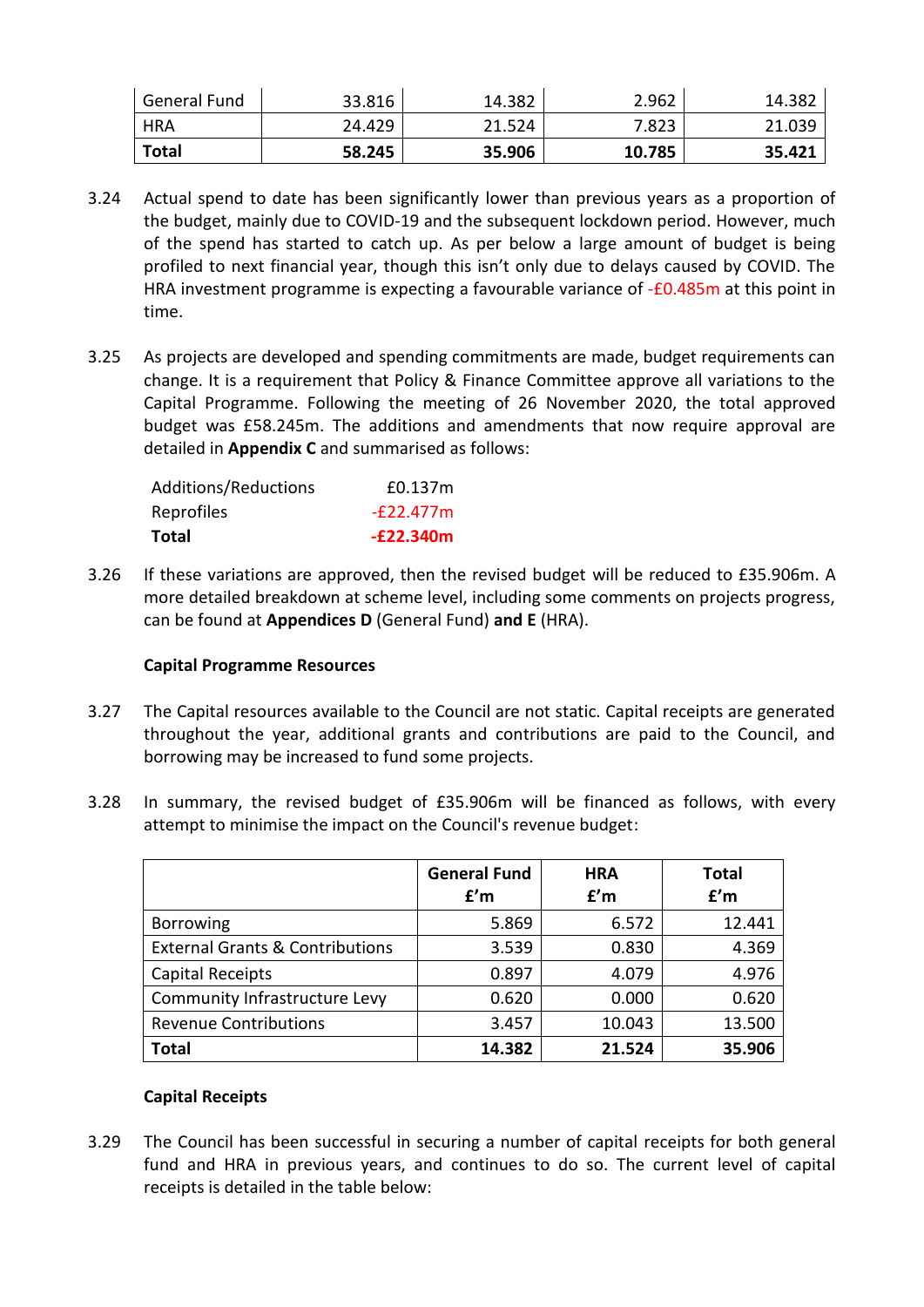|                                                               | General<br><b>Fund</b><br>f'm | <b>HRA</b><br><b>Receipts</b><br>f'm | <b>HRA 1-4-1</b><br><b>Receipts</b><br>f'm | Total<br>f'm |
|---------------------------------------------------------------|-------------------------------|--------------------------------------|--------------------------------------------|--------------|
| <b>Balance at 1st April 2020</b>                              | 1.209                         | 2.440                                | 1.805                                      | 5.454        |
| Received up to end of November 2020                           | 0.000                         | 0.708                                | 0.472                                      | 1.180        |
| Estimated receipts for remainder of the<br>financial year     | 0.102                         | 0.500                                | 0.215                                      | 0.817        |
| Approved for financing                                        | 0.897                         | 1.989                                | 2.090                                      | 4.976        |
| Available Capital receipts balance at 31<br><b>March 2021</b> | 0.202                         | 1.659                                | 0.402                                      | 2.263        |
| Estimated Receipts 2021/22 - 2023/24                          | 2.472                         | 1.000                                | 2.437                                      | 5.909        |
| Approved for Financing 2021/22 -<br>2023/24                   | 2.875                         | 1.924                                | 1.761                                      | 6.560        |
| <b>Estimated Uncommitted Balance</b>                          | 0.011                         | 0.735                                | 1.078                                      | 1.824        |

3.30 The RTB receipts for Replacement Homes (known as 1-4-1 Receipts) are retained through a RTB agreement. Under the terms of that agreement, the RTB receipts have to be spent on new supply of affordable housing within three years of arising, or have to be returned to the government with penalty interest payable. In light of the impact of COVID-19 on the construction industry, MHCLG has temporarily extended the deadline by which certain RTB receipts must be spent by. The original deadline to spend these receipts by 30 June 2020 has twice been extended: first to 31 December 2020, and now to 31 March 2021.

# **4**.**0 Financial Implications (FIN20-21/6996)**

- 4.1 All of the financial implications are set out in the body of the report.
- 4.2 As per paragraph 3.21 the HRA is currently predicting an additional transfer of £1.402m to the Major Repairs Reserve.
- 4.3 With regard to the General Fund revenue outturn, the variance of between £0.078m (unfavourable) and  $E(0.022)$ m (favourable) represents a variance of less than 1% of the overall General Fund budget.
- 4.4 With regard to capital, any savings on projects will be assessed and used to meet additional demands, or to fund the Council's Capital Programme in future years.

#### **5.0 RECOMMENDATIONS that:**

- **(a) the General Fund projected unfavourable outturn variance of between £0.078m (unfavourable) and £(0.022)m (favourable) be noted;**
- **(b) the Housing Revenue Account projected favourable outturn variance of £2.042m be noted;**
- **(c) the variations to the Capital Programme at Appendix C be approved; and**
- **(d) the Capital Programme revised budget and financing of £35.906m be approved.**